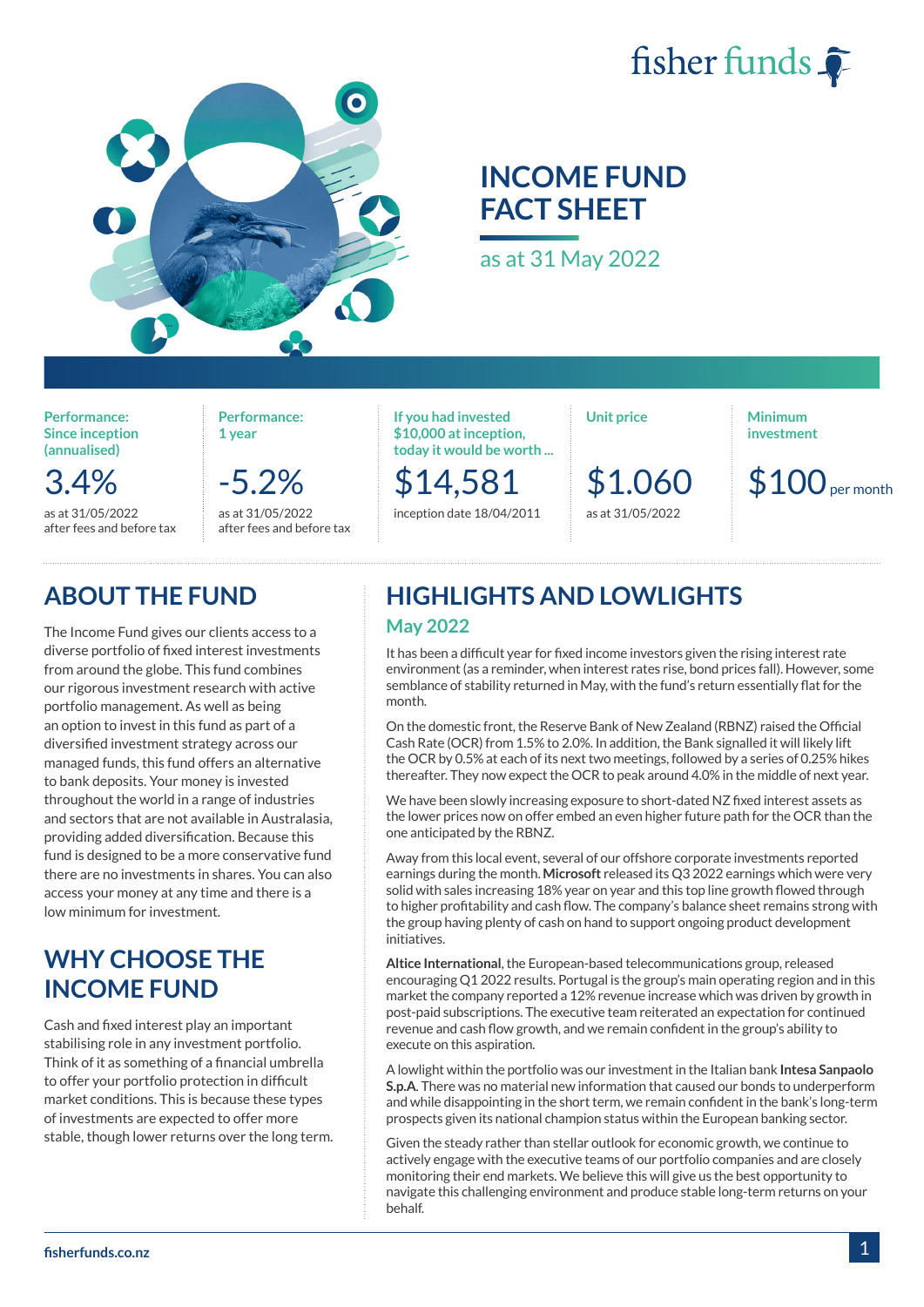# **FUND PERFORMANCE**

#### **after fees and before tax for the period ending 31/05/2022**

|                           | 1 Year  | 3 Years* | 5 Years*            | 7 Years*     | Since Launch* |
|---------------------------|---------|----------|---------------------|--------------|---------------|
| Income Fund               | -5.2%   | 2%       | $\frac{1.4\%}{1.5}$ | <u>ን ጋ% </u> | 3.4%          |
| S&P/NZX 2 Year Swap Index | $-3.4%$ | $-0.2%$  | 1 1%                | $2.2\%$      |               |

*Returns include the impact of monthly distributions and assume they have been reinvested. The Income Fund paid monthly distributions with the last distribution paid on 15 July 2018. \* Fund performance figures have been annualised where the performance period is more than one year.*

#### **Growth of \$10,000 invested in the Fund since inception**



### **SECTOR SPLIT as at 31 May 2022**



# **GEOGRAPHIC SPLIT**

**as at 31 May 2022**